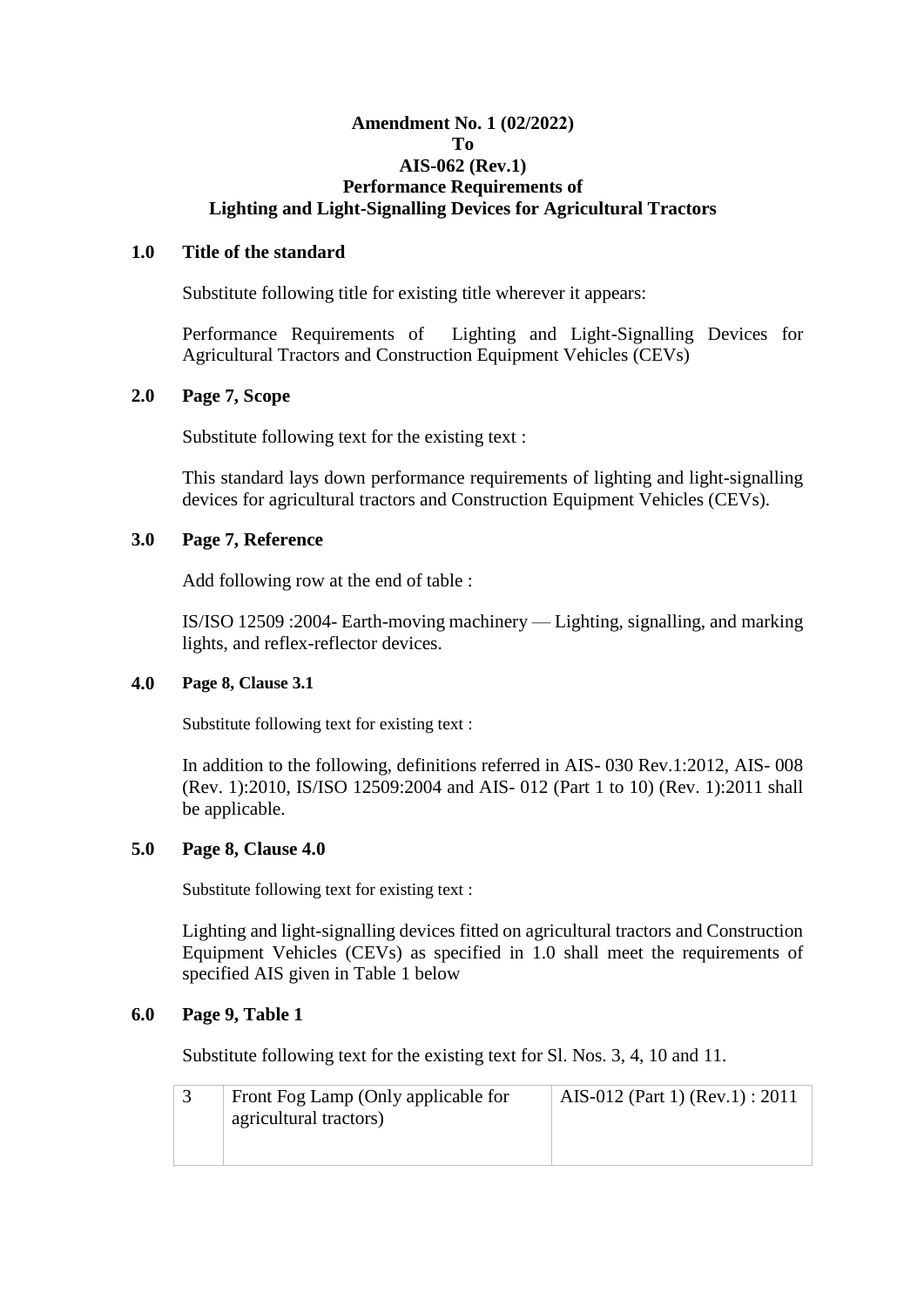|    | Rear Fog Lamp, if fitted                                                                          | AIS-012 (Part 1) (Rev.1) : 2011 |
|----|---------------------------------------------------------------------------------------------------|---------------------------------|
| 10 | Rear and side retro-reflector (non-<br>triangular) (Only applicable for<br>agricultural tractors) | AIS-057 (Rev 1):2010            |
| 11 | Rear warning triangle, if fitted                                                                  | AIS-088:2005                    |

## PRINTED BY THE AUTOMOTIVE RESEARCH ASSOCIATION OF INDIA P. B. NO. 832, PUNE 411 004

## ON BEHALF OF AUTOMOTIVE INDUSTRY STANDARDS COMMITTEE

## UNDER

CENTRAL MOTOR VEHICLES RULES - TECHNICAL STANDING COMMITTEE

#### SET-UP BY

MINISTRY OF ROAD TRANSPORT & HIGHWAYS (DEPARTMENT OF ROAD TRANSPORT & HIGHWAYS) GOVERNMENT OF INDIA

10<sup>th</sup> February 2022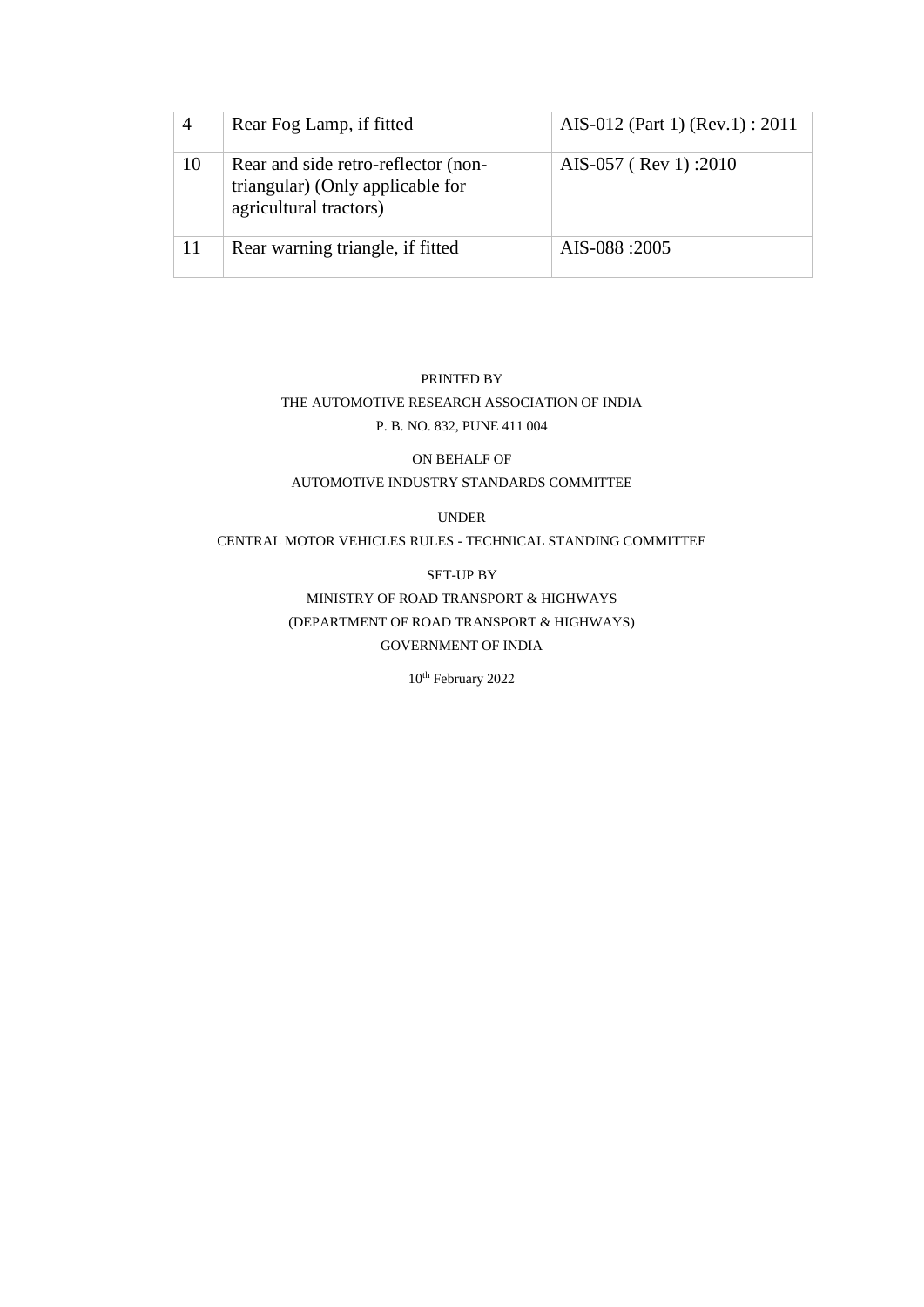**AIS-062 (Rev.1):2014** 

## AUTOMOTIVE INDUSTRY STANDARD

# **Performance Requirements of Lighting and Light-Signalling Devices for Agricultural Tractors**

## **(Revision 1)**

PRINTED BY THE AUTOMOTIVE RESEARCH ASSOCIATION OF INDIA P. B. NO. 832, PUNE 411 004

ON BEHALF OF AUTOMOTIVE INDUSTRY STANDARDS COMMITTEE UNDER

CENTRAL MOTOR VEHICLES RULES - TECHNICAL STANDING COMMITTEE SET-UP BY

> MINISTRY OF ROAD TRANSPORT & HIGHWAYS (DEPARTMENT OF ROAD TRANSPORT & HIGHWAYS) GOVERNMENT OF INDIA

> > April 2014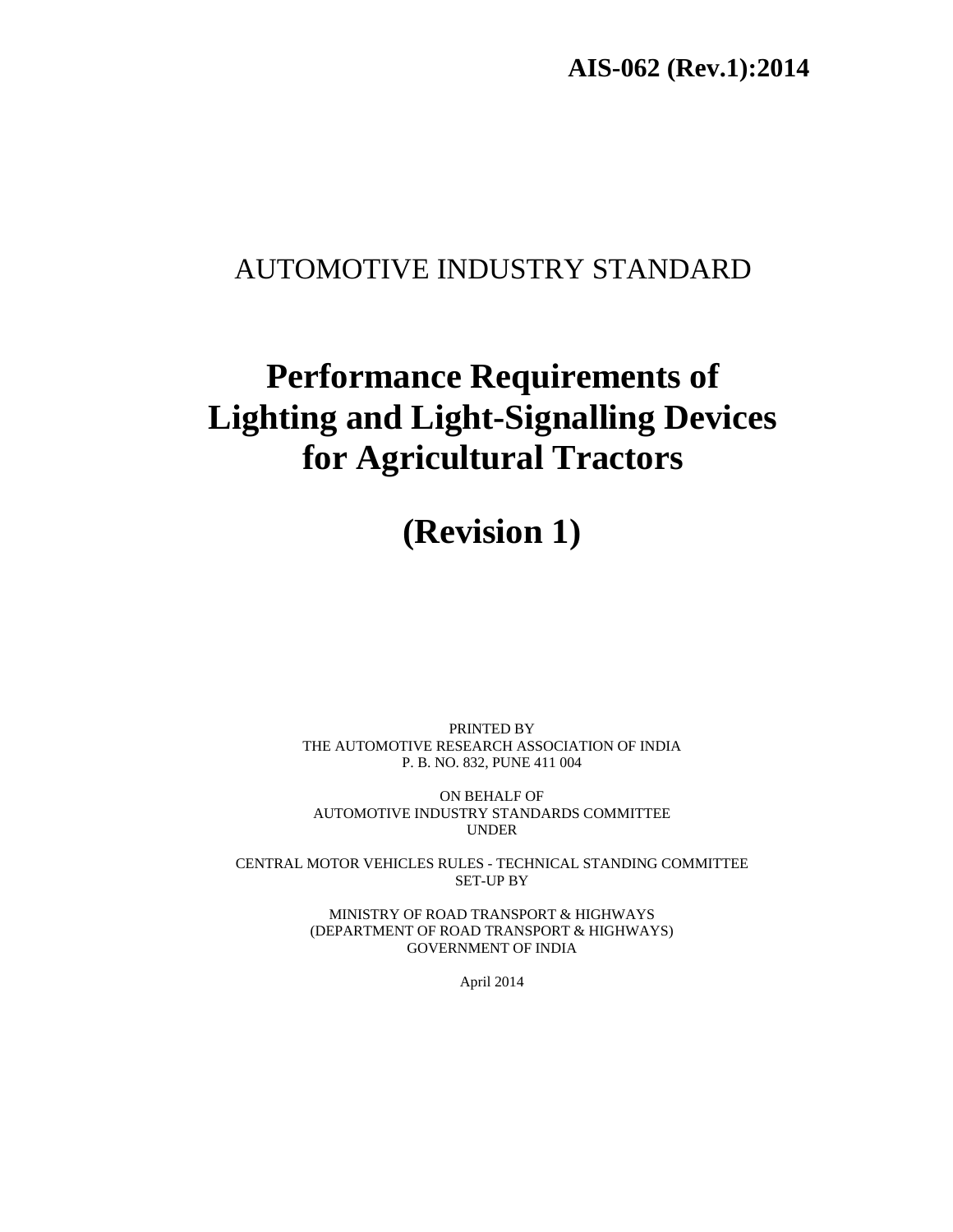| Status chart of the standard to be used by the purchaser for updating the record |
|----------------------------------------------------------------------------------|
|----------------------------------------------------------------------------------|

| Sr.<br>No. | Corrige<br>nda. | Amend-<br>ment | <b>Revision</b> | <b>Date</b> | <b>Remark</b> | Misc. |
|------------|-----------------|----------------|-----------------|-------------|---------------|-------|
|            |                 |                |                 |             |               |       |
|            |                 |                |                 |             |               |       |
|            |                 |                |                 |             |               |       |
|            |                 |                |                 |             |               |       |
|            |                 |                |                 |             |               |       |
|            |                 |                |                 |             |               |       |
|            |                 |                |                 |             |               |       |

**General Remarks:**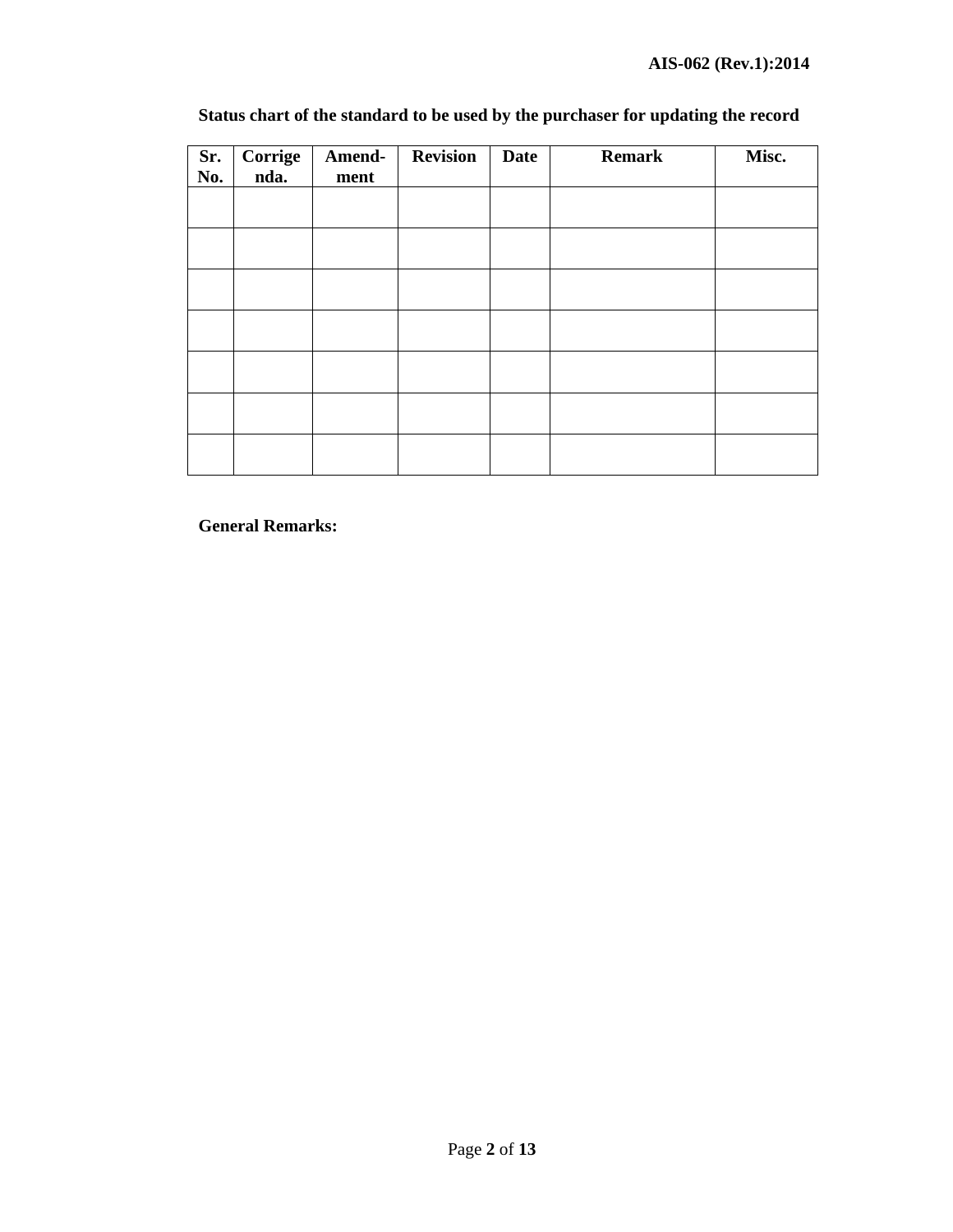## **INTRODUCTION**

The Government of India felt the need for a permanent agency to expedite the publication of standards and development of test facilities in parallel when the work on the preparation of the standards is going on, as the development of improved safety critical parts can be undertaken only after the publication of the standard and commissioning of test facilities. To this end, the erstwhile Ministry of Surface Transport (MOST) vide order No. RT-11028/11/97-MVL dated September 15, 1997. The standard prepared by AISC will be approved by the permanent CMVR Technical Standing Committee (CTSC). After approval, the Automotive Research Association of India, (ARAI), Pune, being the Secretariat of the AIS Committee, has published this standard. For better dissemination of this information ARAI has published this document on their Web site.

Performance of lighting and light-signalling devices for Agricultural Tractors is a safety requirement. AIS-062 covering these requirements has been published in 2004 and implemented in October 2005 vide notification GSR 206 (E) dated  $1<sup>st</sup>$  April 2005.

With a continuous change in European Regulations to cater for new technologies and enhanced safety requirements, it was felt necessary to upgrade this standard to the level of corresponding ECE regulations.

| ECE R 48 (Revision 4-<br>Amendment 1-03 series of<br>amendments)<br>Date of entry in to force:<br>$10th$ October 2006                      | Uniform provisions concerning the approval of<br>vehicles with regard to the installation of<br>lighting and light-signaling devices.                                                                                        |
|--------------------------------------------------------------------------------------------------------------------------------------------|------------------------------------------------------------------------------------------------------------------------------------------------------------------------------------------------------------------------------|
| ECE R $86$ (supplement 4 to 00)                                                                                                            | Uniform provisions concerning the approval of                                                                                                                                                                                |
| series of amendment                                                                                                                        | Agricultural or Forestry tractors with regard to                                                                                                                                                                             |
| Date of entry in to force:                                                                                                                 | the installation of lighting and light-signalling                                                                                                                                                                            |
| 15 <sup>th</sup> October 2008                                                                                                              | devices.                                                                                                                                                                                                                     |
| 112, Revision                                                                                                                              | 1, Uniform provisions concerning the approval of                                                                                                                                                                             |
| ECE R                                                                                                                                      | motor vehicle headlamps emitting                                                                                                                                                                                             |
| Amendment No. 4,                                                                                                                           | an                                                                                                                                                                                                                           |
| version of the Regulation)                                                                                                                 | (Supplement 9 to the original asymmetrical passing beam or a driving beam                                                                                                                                                    |
| Date of entry in to force:                                                                                                                 | or both and equipped with filament lamps                                                                                                                                                                                     |
| $15th$ October 2008                                                                                                                        | and/or light-emitting diode (LED) modules                                                                                                                                                                                    |
| ECE R113, Rev. 1, Amendment 3<br>(Supplement 8 to the original<br>version of regulation)<br>Date of entry in to force:<br>$22nd$ July 2009 | Uniform provisions concerning the approval of<br>vehicle headlamps emitting<br>motor<br>a<br>symmetrical passing beam or a driving beam or<br>both and equipped with filament, gas-discharge<br>light sources or LED modules |

Considerable assistance has been taken from the following ECE Regulations in preparing this standard: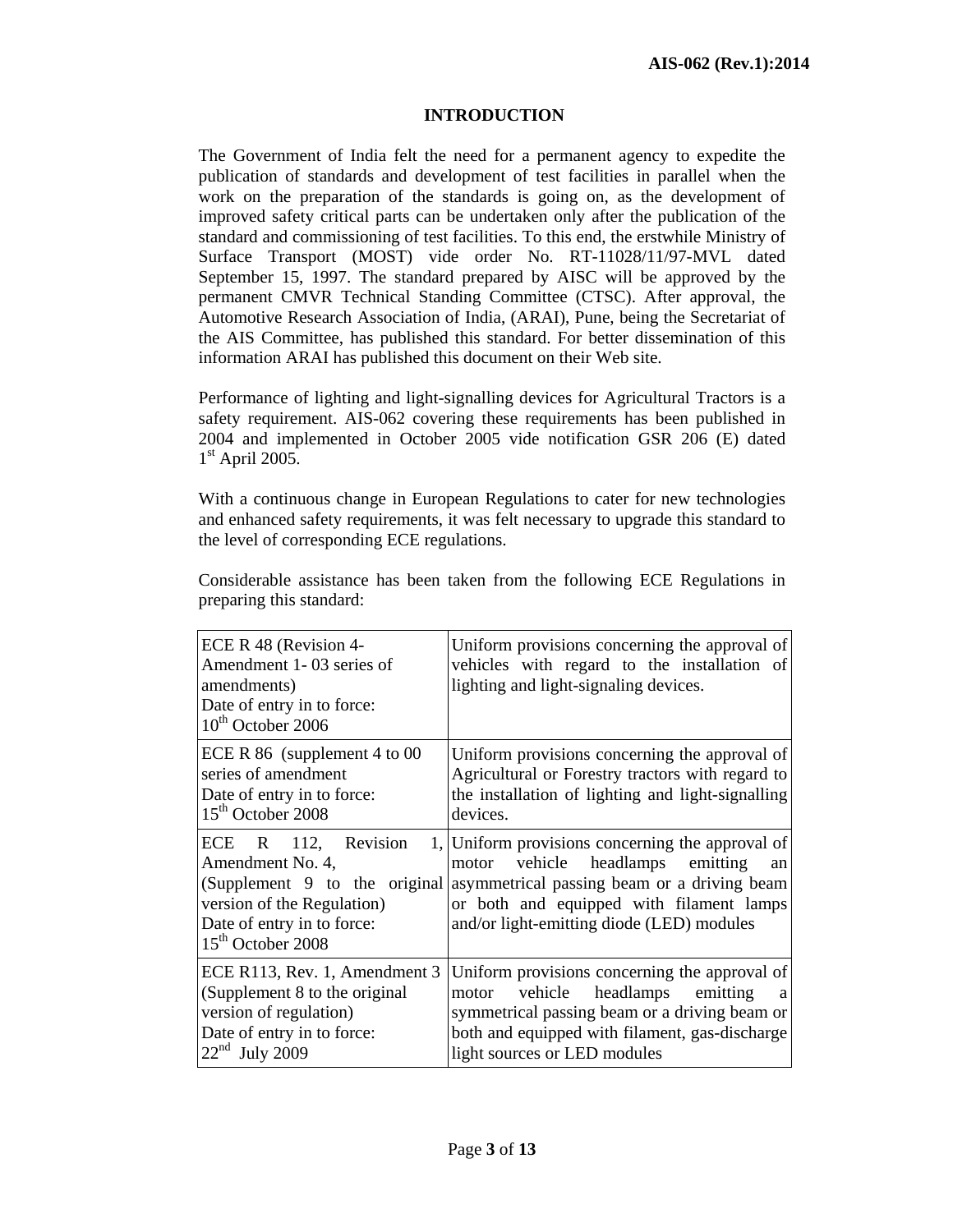| ECE R 19 Rev. 3-Amd. 4<br>(Supp.9 to 02 Series of Amd.)<br>Date of entry into force:<br>$10^{th}$ March 2009                                                                 | Uniform provisions concerning the approval of<br>motor vehicles fog lamps.                                                                                                                                                |
|------------------------------------------------------------------------------------------------------------------------------------------------------------------------------|---------------------------------------------------------------------------------------------------------------------------------------------------------------------------------------------------------------------------|
| ECE R 38 Rev. 1-Amd. 2<br>(Supp.7 to Org.Ver.)<br>Date of entry into force:<br>15 <sup>th</sup> October 2008                                                                 | Uniform provisions concerning the approval of<br>rear fog lamps for power-driven vehicles and<br>their trailers                                                                                                           |
| <b>ECE R 119 Amd.4</b><br>Supplement 4 to the original<br>version of the standard<br>Date of entry into force:<br>22 July 2009                                               | Uniform provisions concerning the approval of<br>cornering lamps for power-driven vehicles                                                                                                                                |
| ECE R $1 \& 2$ Rev. $4 -$ Amd. 5<br>(02 series of Amd.)<br>Date of entry into force:<br>8 <sup>th</sup> September 2001                                                       | Uniform provisions concerning the approval of<br>vehicle<br>emitting<br>headlamps<br>motor<br>an<br>asymmetrical passing beam and /or a driving<br>beam and equipped with filament lamps of<br>categories R2 and / or HS1 |
| ECE R 4 Revision 2 -<br>Amendment 2<br>(Supp. 13 to the original version<br>of the Regulation)<br>Date of entry into force:<br>$11th$ July 2008                              | Uniform provisions concerning the approval of<br>devices for the illumination of rear registration<br>plates of power-driven vehicles and their trailers                                                                  |
| ECE R 6 - Addendum 5 -<br>Revision 4 - Amendment 1-<br>Corrigendum 2 - Supplement 16<br>to the 01 series of amendments)<br>Date of entry into force:<br>$10^{th}$ March 2009 | Uniform provisions concerning the approval of<br>direction indicators for motor vehicles and their<br>trailers                                                                                                            |
| ECE R 7 Revision $4 -$<br>Amendment 2 - Corrigendum 2<br>(Corrigendum 2 to Supplement<br>12 to the 02 series of amend.)<br>Date of entry into force:<br>$10^{th}$ March 2009 | Uniform provisions concerning the approval of<br>front and rear position (side) lamps, stop-lamps<br>and end-outline marker lamps for power-driven<br>vehicles and their trailers                                         |
| ECE R 23 Rev. 1-Amd. 4<br>(Supp.8 to Org.Ver.)<br>Date of entry into force:<br>$15th$ October 2008.                                                                          | Uniform provisions concerning the approval of<br>reversing lamps for power-driven vehicles and<br>their trailers                                                                                                          |
| ECE R 77 Rev. 1-Amd. 1<br>(Supp.6 to Org.Ver.)<br>Date of entry into force:<br>15 October 2008                                                                               | Uniform provisions concerning the approval of<br>parking lamps for power-driven vehicles.                                                                                                                                 |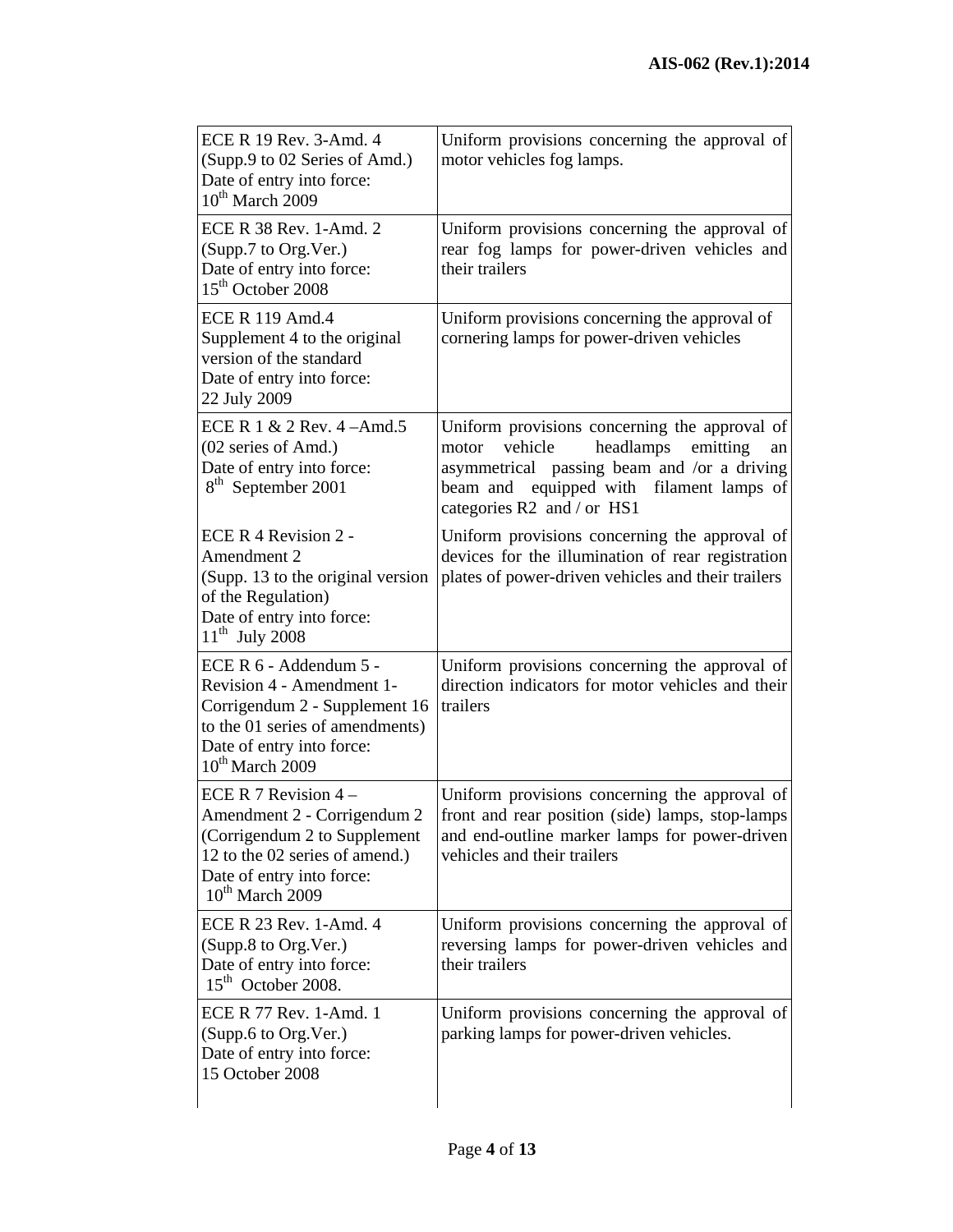| ECE R 91 (Rev. 2, Amd. 1,<br>Suppl. 11 to original version)<br>Date of entry into force:<br>15 October 2008           | Uniform provisions concerning the approval of<br>side marker lamps for motor vehicles and their<br>trailers                           |
|-----------------------------------------------------------------------------------------------------------------------|---------------------------------------------------------------------------------------------------------------------------------------|
| $ECE-R-3$ Rev. 2-Amend. 2<br>(Supp.6 to 02 Series Amd.)<br>Date of entry into force:<br>$24^{\text{th}}$ October 2009 | Uniform provisions concerning the approval of<br>retro reflecting devices for power-driven<br>vehicles and their trailers             |
| $ECE-R-69-Rev.$ 1<br>Date of entry into force:<br>18 <sup>th</sup> February 2009                                      | Uniform provisions concerning the approval of<br>rear marking plates for slow-moving vehicles<br>(by construction) And their trailers |

This standard is adopted by CMVR-TSC in its  $39<sup>th</sup>$  meeting held on  $16<sup>th</sup>$  May 2013.

The AISC panel and the Automotive Industry Standard Committee (AISC) responsible for preparation of this standard is given in Annexure 1 and Annexure 2 respectively.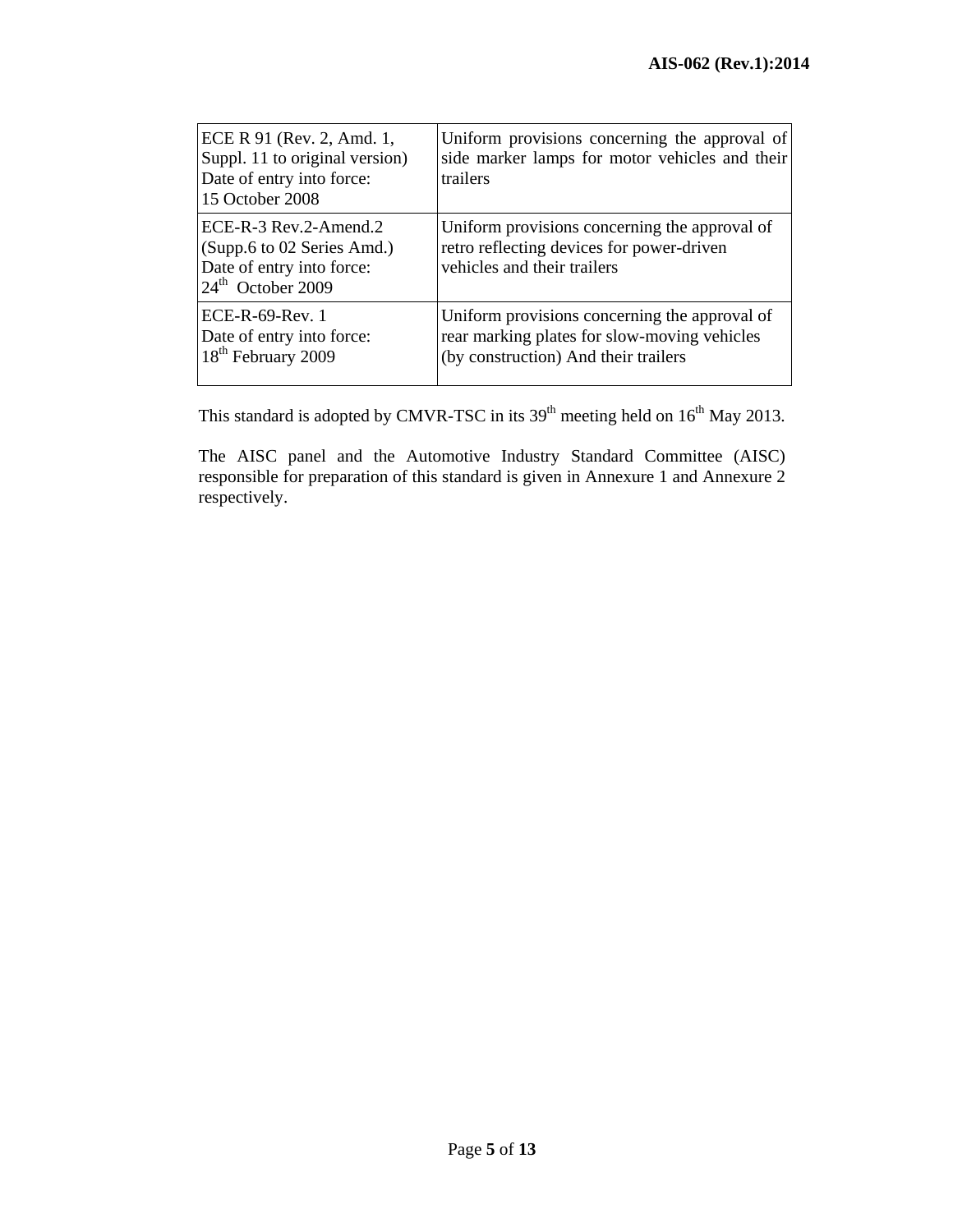#### **Performance Requirements of Lighting and Light-Signalling Devices for Agricultural Tractors**

#### **INDEX**

| Paragraph                | <b>Contents</b>                                                                                                                |       |  |
|--------------------------|--------------------------------------------------------------------------------------------------------------------------------|-------|--|
| No.                      |                                                                                                                                |       |  |
|                          | Scope                                                                                                                          |       |  |
| 2                        | References                                                                                                                     | 7/13  |  |
| 3                        | Definitions                                                                                                                    | 8/13  |  |
| $\overline{\mathcal{A}}$ | Requirements                                                                                                                   |       |  |
| 5                        | <b>Transitional Provisions</b>                                                                                                 |       |  |
| 6                        | Establishing Compliance of "E"/"E" Approved<br>Lighting and Light Signalling Devices to this<br>standards                      |       |  |
| 7                        | Amendments to ECE regulations after the level<br>described in introduction                                                     |       |  |
|                          | <b>Annexures</b>                                                                                                               |       |  |
| <b>Annexure 1</b>        | Composition of AISC panel on Performance<br>Requirements of Lighting and Light-Signalling<br>Devices for Agricultural Tractors | 11/13 |  |
| <b>Annexure 2</b>        | Automotive Industry Standards Committee composition                                                                            | 13/13 |  |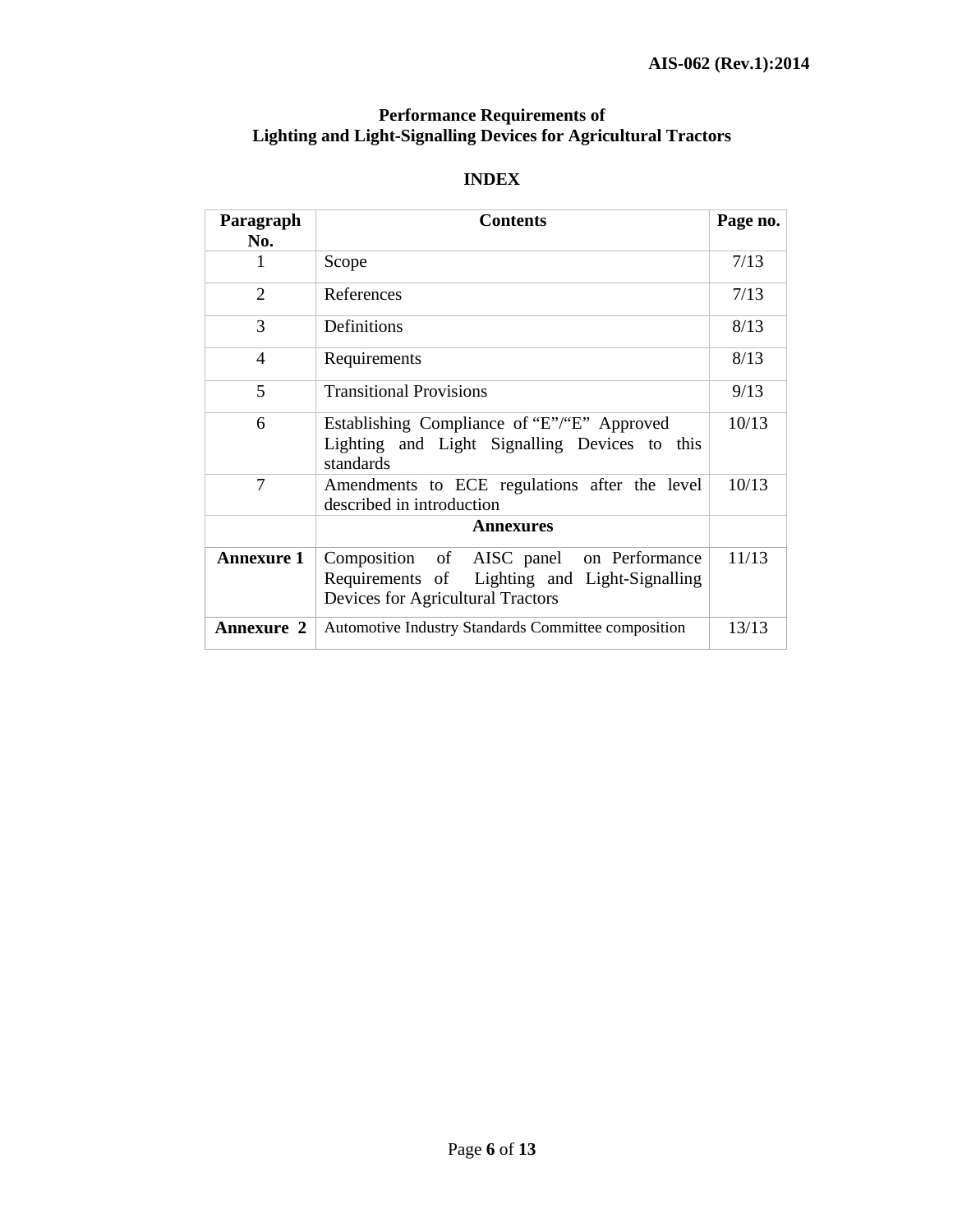## **Performance Requirements of Lighting and Light-Signalling Devices for Agricultural Tractors**

## **1.0 SCOPE**

 This standard lays down performance requirements of lighting and light- signalling devices for agricultural tractors.

#### **2.0 REFERENCE**

The following standards are necessary adjuncts to this standard.

| AIS-030 (Rev.1):<br>2012             | Installation Requirements of Lighting and Light -<br><b>Signalling Devices for Agricultural Tractors</b>                                                                                                                   |
|--------------------------------------|----------------------------------------------------------------------------------------------------------------------------------------------------------------------------------------------------------------------------|
| AIS-008(Rev.1):<br>2010              | Installation Requirements of Lighting and Light-<br>Signalling Devices for Motor Vehicle having more<br>than Three Wheels, Trailer and Semi-Trailer<br>excluding Agricultural Tractor<br>and<br>Special<br>Purpose Vehicle |
| AIS-010 (Part 1)<br>(Rev.1): 2010    | Provisions concerning the Approval of<br>Headlamps emitting an Asymmetrical Passing<br>Beam or a Driving Beam or both and equipped<br>with Filament Lamps and/or LED Modules                                               |
| $AIS-010(Part2)$<br>(Rev.1): 2010    | Provisions concerning the Approval of<br>Headlamps emitting a Symmetrical Passing Beam<br>or a Driving Beam or Both and equipped with<br>Filament Lamps or Gas-Discharge Light Sources                                     |
| AIS-010 (Part 5)<br>(Rev.1): 2010    | of Chromaticity<br>Co-ordinates<br>Requirements<br>of Light emitted from Lighting<br>of Colour<br>and<br><b>Light-Signalling Devices</b>                                                                                   |
| $AIS-012(Part 1)$<br>(Rev.1): 2011   | Performance<br>Requirements for<br>Front<br>Fog<br>Lamps for Motor Vehicles                                                                                                                                                |
| AIS-012(Part 2)<br>(Rev. 1):2011     | Performance Requirements for Rear Fog Lamps for<br><b>Motor Vehicles</b>                                                                                                                                                   |
| AIS-012 (Part 4)<br>(Rev. 1):2011    | Performance Requirements for Rear Registration<br>Plate (mark) Illuminating Lamps Rear Registration<br><b>Plates for Motor Vehicles</b>                                                                                    |
| AIS-012 (Part $5$ )<br>(Rev. 1):2011 | Performance Requirements for Direction Indicators<br>for Motor Vehicles                                                                                                                                                    |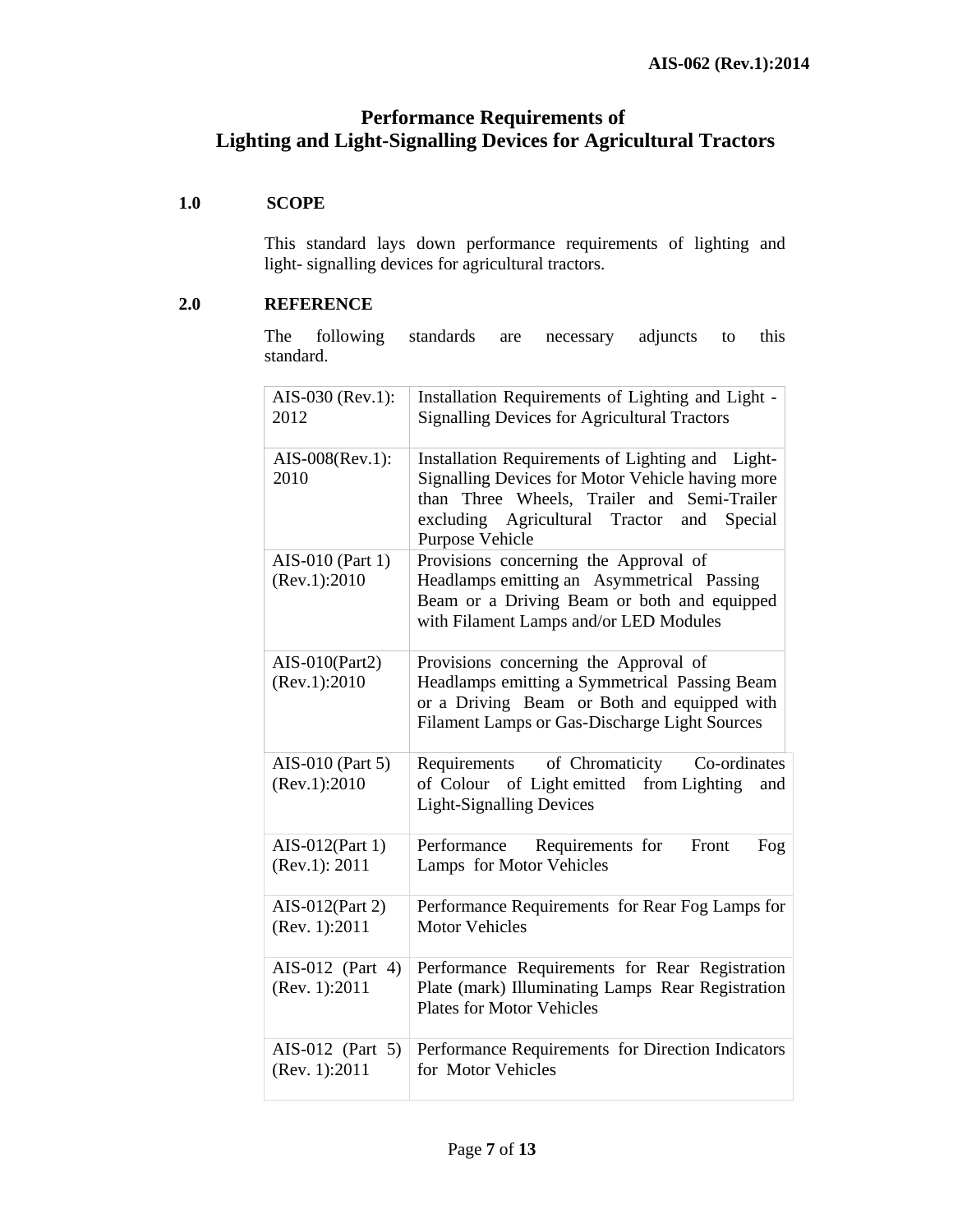| AIS-012 (Part 6)<br>(Rev. 1):2011 | Performance Requirements for Front and Rear<br>Position (Side) Lamps, Stop-Lamps and End-<br>outline Marker Lamps for Motor Vehicles                                     |
|-----------------------------------|--------------------------------------------------------------------------------------------------------------------------------------------------------------------------|
| AIS-012 (Part $7$ )               | Performance Requirements for Reversing Lamps                                                                                                                             |
| (Rev. 1):2011                     | for Motor Vehicles                                                                                                                                                       |
| $AIS-012$ (Part 8)                | Performance Requirements for Parking Lamps for                                                                                                                           |
| (Rev. 1):2011                     | <b>Motor Vehicles</b>                                                                                                                                                    |
| $AIS-012$ (Part 9)                | Performance Requirements for Side-Marker Lamps                                                                                                                           |
| (Rev. 1): 2011                    | for Motor Vehicles                                                                                                                                                       |
| AIS-057                           | Performance Requirements for Retro-Reflecting<br>Devices for Power-Driven Vehicles and their<br><b>Trailers</b>                                                          |
| AIS-088                           | Performance Requirements of<br>Rear Marking Plates (Rear Warning Triangles) for<br>Automotive Vehicles, Agricultural Tractors their<br><b>Trailers and Semi-Trailers</b> |

## **3.0 DEFINITIONS**

- 3.1 In addition to following, definitions referred in AIS- 030 Rev.1:2012, AIS- 008 (Rev. 1):2010 and AIS- 012 (Part 1 to 10) (Rev. 1):2011 shall be applicable;
- **3.1.1 "Work Lamp (Plough lamp) of Different Type"** means work lamp (Plough lamp) which differ in such essential respects as:
- 3.1.1.1. The trade name or mark;
- 3.1.1.2 The material constituting the lenses and coating if any:

## **4.0 REQUIREMENTS**

 Lighting and light-signalling devices fitted on agricultural tractors as specified in 1.0 shall meet the requirements of specified AIS given in Table 1 below: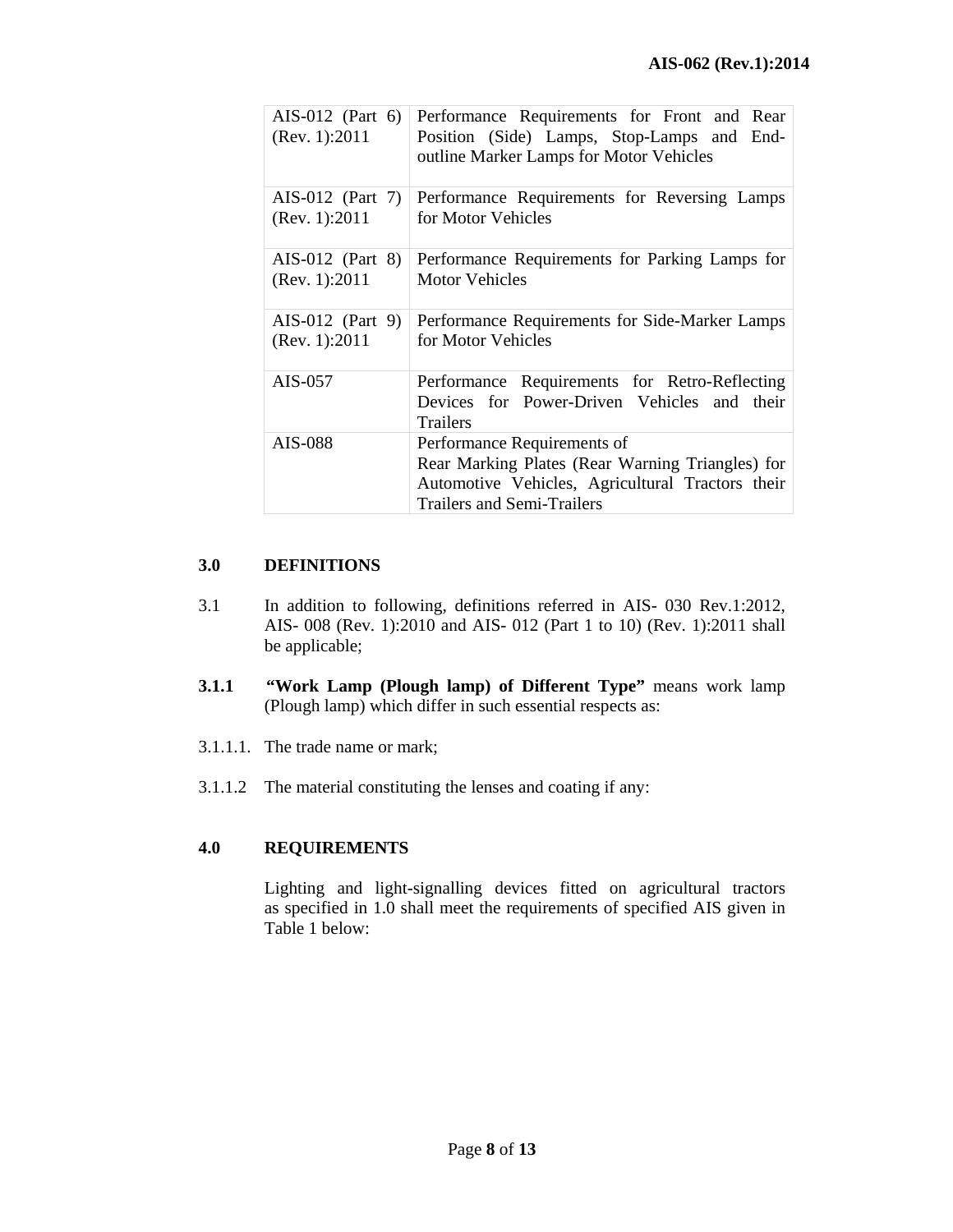#### **Table 1**

## **Requirements for Performance of Lighting and Light-signalling devices for Agricultural Tractor**

| Sr.<br>No.     | <b>Lighting and Light-signalling</b><br><b>Device</b>                                                               | <b>AIS Reference</b>            |
|----------------|---------------------------------------------------------------------------------------------------------------------|---------------------------------|
| $\mathbf{1}$   | headlamp<br>and<br>Main-beam<br>headlamp<br>dipped-beam<br>equipped with HS1<br>or H4<br>category of filament lamps | AIS-010 (Part 1) (Rev.1): 2010  |
| $\overline{2}$ | headlamp<br>Main-beam<br>and<br>beam<br>headlamp<br>dipped<br>equipped with S2 category of<br>filament lamp         | AIS-010 (Part 2) (Rev.1): 2010  |
| 3              | Front fog lamp                                                                                                      | AIS-012 (Part 1) (Rev.1) : 2011 |
| 4              | Rear fog lamp                                                                                                       | AIS-012 (Part 2)(Rev.1): 2011   |
| 5              | Rear registration plate (mark)<br>illuminating<br>lamp                                                              | AIS-012 (Part 4) (Rev 1):2011   |
| 6              | direction<br>Front<br>and<br>rear<br>hazard<br>indicator lamp and<br>warning lamp                                   | AIS-012 (Part 5)(Rev 1): 2011   |
| 7              | Front and rear position lamp,<br>stop lamp, end-outline marker<br>lamp                                              | AIS-012 (Part 6) (Rev 1): 2011  |
| 8              | Reversing lamp                                                                                                      | AIS-012 (Part 7) (Rev 1) : 2011 |
| 9              | Parking lamp                                                                                                        | AIS-012(Part 8) (Rev 1): 2011   |
| 10             | retro-reflector<br>Rear and side<br>(non triangular)                                                                | AIS-057 (Rev 1):2010            |
| 11             | Rear warning triangle                                                                                               | AIS-088:2005                    |

## **5.0 TRANSITIONAL PROVISIONS**

5.1 General guidelines for transitional provisions for this standard shall be as per AIS-000, as amended from time to time, as applicable, unless otherwise stated in this standard.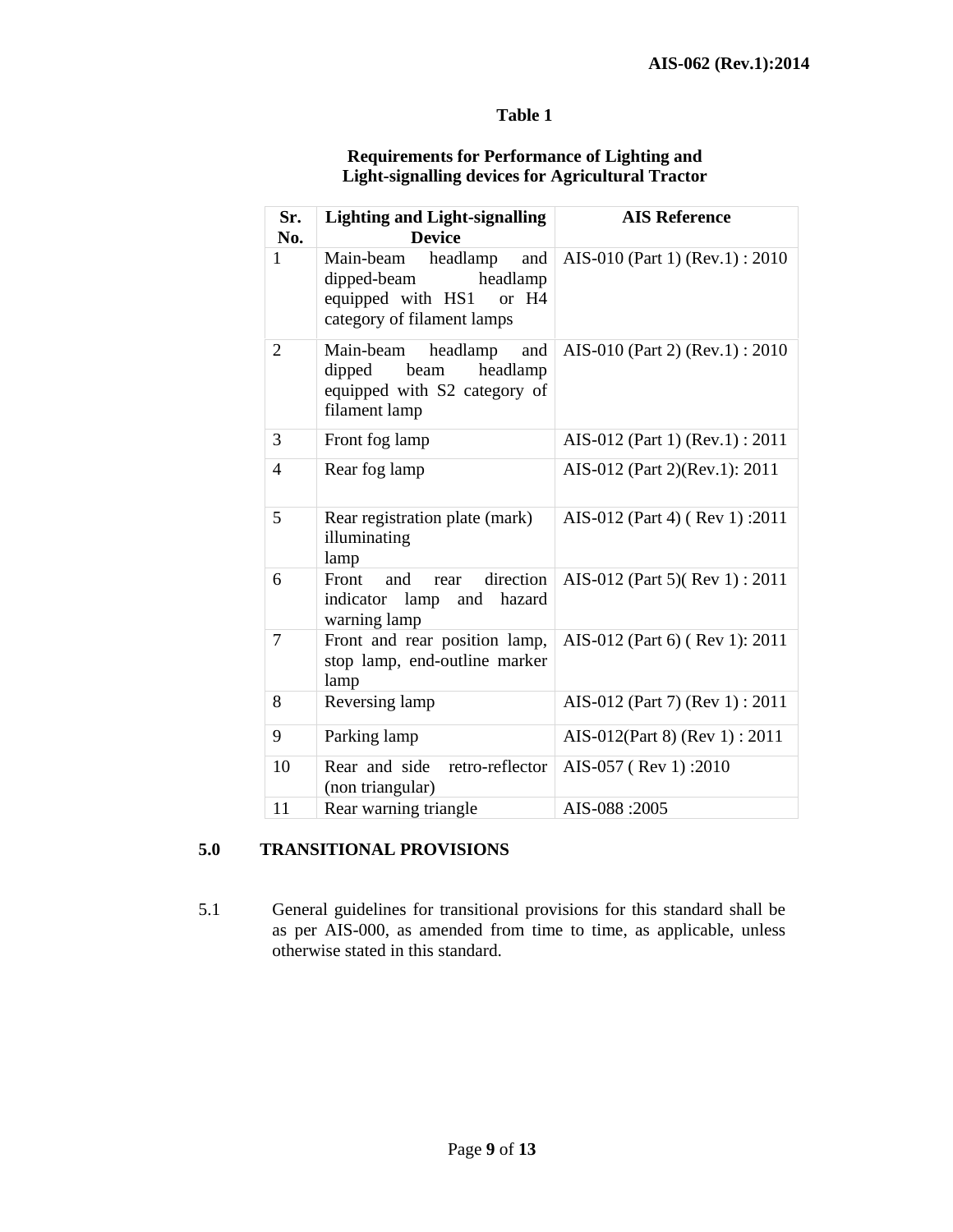#### **6.0 ESTABLISHING COMPLIANCE OF "E"/"e" APPROVED LIGHTING AND LIGHT SIGNALLING DEVICES TO THIS STANDARDS**

6.1 As an exception to 7.4 of AIS-037, (or related administrative decisions) for certifying compliance of "E"/"e" approved Lighting and Light Signaling devices to this standard, the test as per relevant clause of the relevant standard shall be carried out by testing agency

## **7.0 AMENDMENTS TO ECE REGULATIONS AFTER THE LEVEL DESCRIBED IN INTRODUCTION**

7.1 Acceptance of changes in ECE regulations after the level described in para 0.3 of introduction shall be as per AIS-000, as amended from time to time, as applicable, unless otherwise stated in this standard.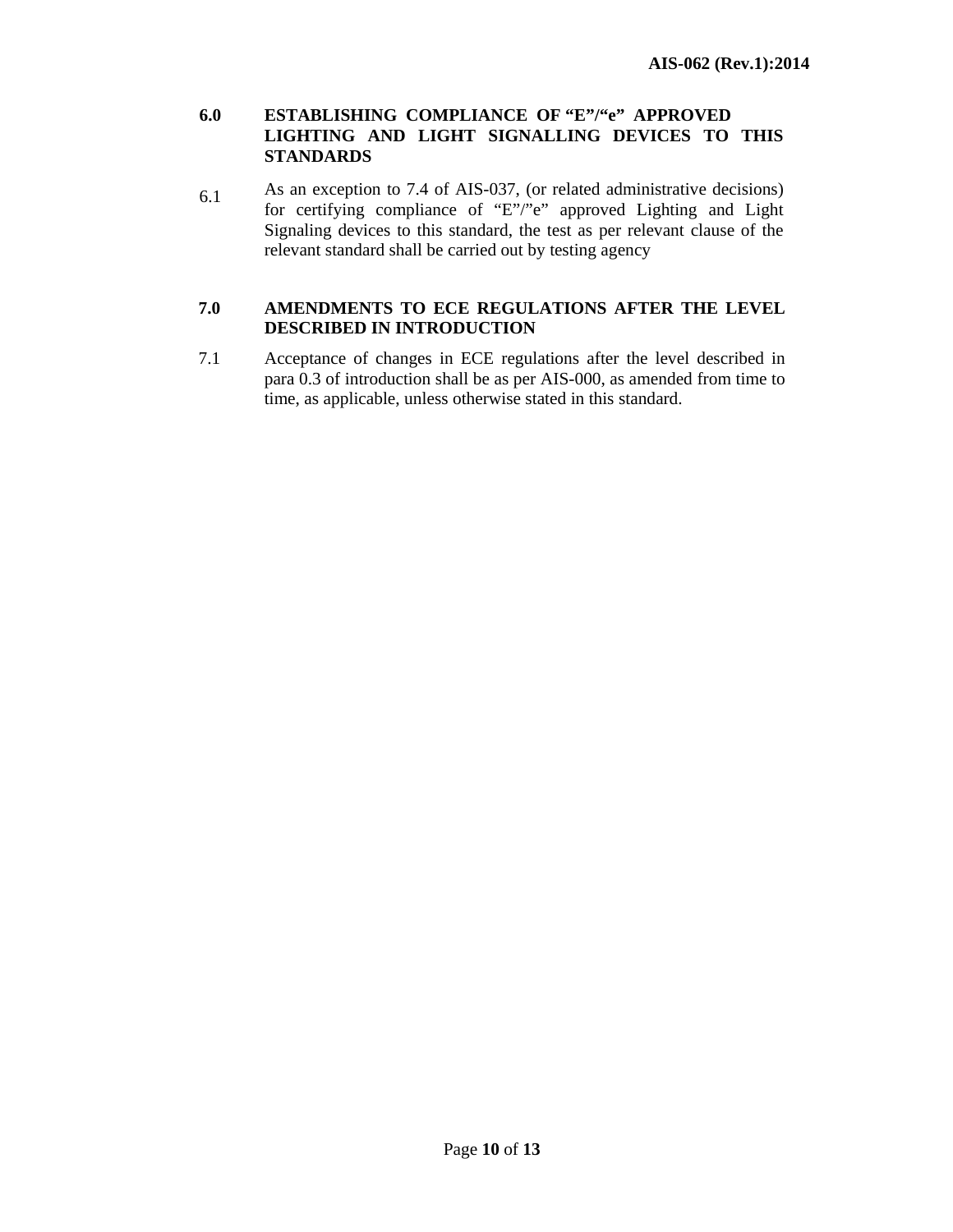## **ANNEXURE 1**

(See introduction)

## **COMPOSITION OF AISC PANEL ON LIGHTING AND LIGHT-SIGNALLING DEVICES FOR AGRICULTURAL TRACTOR\***

| Convener                                                 |                                                                        |  |
|----------------------------------------------------------|------------------------------------------------------------------------|--|
| Mr. R. M. Kanitkar                                       | Force Motors Ltd., (SIAM)                                              |  |
| <b>Members</b>                                           | <b>Representing</b>                                                    |  |
| Mr A.S.Bhale/<br>Mr. B.V.Shamsundara/<br>Ms. Jyoti Kirve | The Automotive Research Association of India (ARAI)                    |  |
| Mr. D. P. Saste /<br>Mr. V. D. Chavan                    | Central Institute of Road Transport (CIRT)                             |  |
| Dr. Madhusudan Joshi                                     | International Centre for Automotive Technology (ICAT)                  |  |
| Director                                                 | Central Farm Machinery Training and Testing Institute<br>(CFMT&TI)     |  |
| Mr. G.R.M. Rao                                           | Vehicle Research & Dev. Estt. (VRDE)                                   |  |
| Director                                                 | Central Institute of Road Transport (CIRT)                             |  |
| Dr. N. Karuppaiah                                        | National Automotive Testing and R&D Infrastructure<br>Project (NATRIP) |  |
| Mr. T.C. Gopalan,                                        | <b>Tractor Manufacturers Association (TMA)</b>                         |  |
| Mr. K. Rajeswar                                          | Mahindra & Mahindra Ltd., FES-Tractor Division (TMA)                   |  |
| Mr. R. P. Vasudevan                                      | SAME DEUTZ-FAHR INDIA (P) LTD(TMA)                                     |  |
| Mr. S. K. Garg                                           | Escorts R&D Centre (TMA)                                               |  |
| Mr. S. Gopal                                             | TAFE Motors and Tractors Ltd(TMA)                                      |  |
| Mr. Philip Koshy                                         | John Deere Equipment Pvt. Ltd(TMA)                                     |  |
| Mr. V. K. Taneja                                         | New Holland Fiat (India) Pvt. Ltd(TMA)                                 |  |
| Mr. K. K. Gandhi                                         | Society of Indian Automobile Manufacturers (SIAM)                      |  |
| Mr. T. M. Balaraman/<br>Mr. Harsh Agrawal                | Hero MotoCorp Ltd. (SIAM)                                              |  |
| Mr. G. K. Binani                                         | Tata Motors Ltd. (SIAM)                                                |  |
| Mr. P. K. Banerjee                                       | Tata Motors Ltd. (SIAM)                                                |  |
| Mr. Sanjay Tank                                          | Mahindra and Mahindra Ltd. (SIAM)                                      |  |
| Mr. Nagendra H. V.                                       | Toyota Kirloskar Motor Pvt. Ltd. (SIAM)                                |  |
| Mr. Jitendra Malhotra<br>Mr. Sumit Sharma                | Maruti Suzuki India Ltd. (SIAM)                                        |  |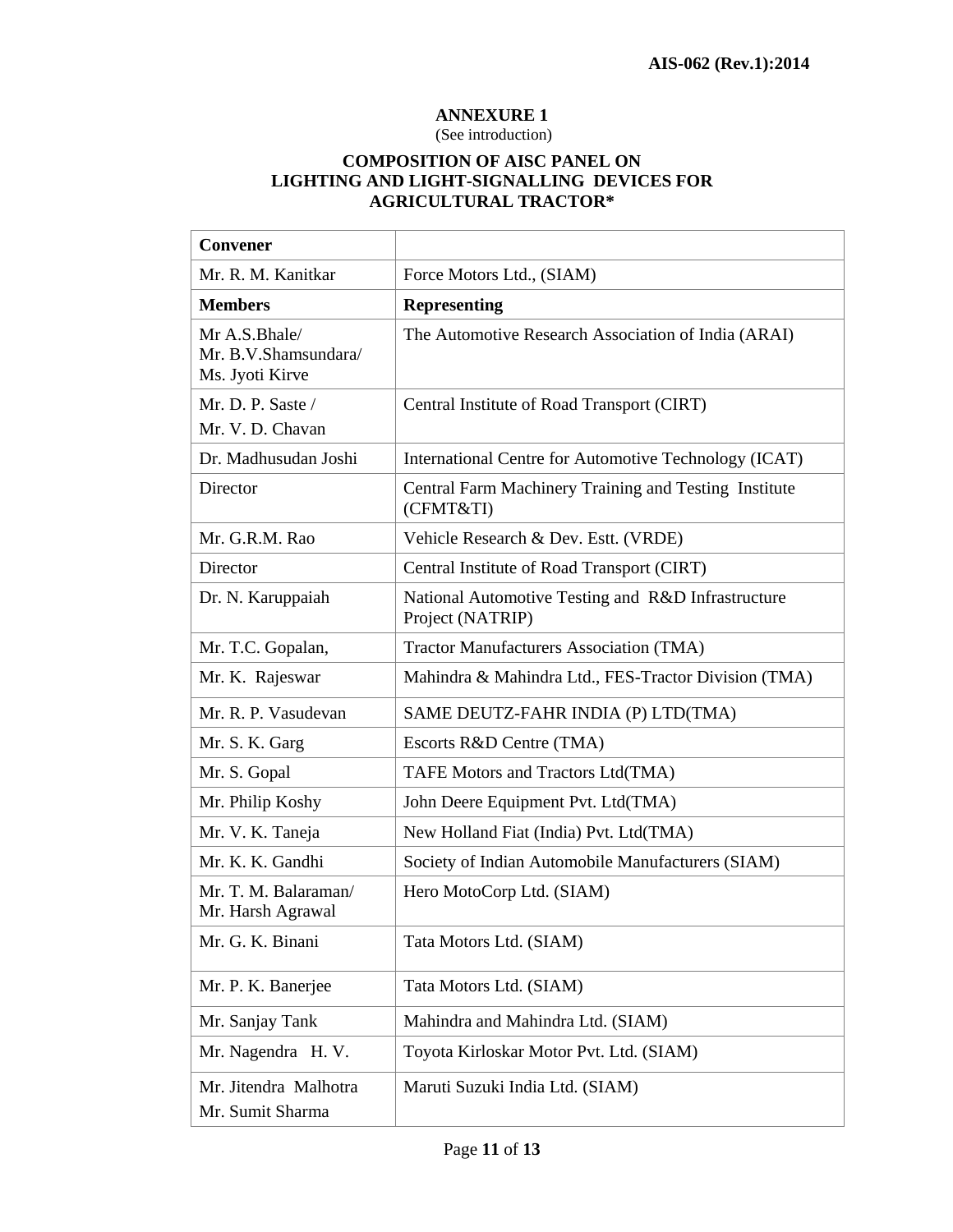| Mr. V. M. Manel                           | Mahindra Two Wheelers Limited.(SIAM)                                                       |
|-------------------------------------------|--------------------------------------------------------------------------------------------|
| Mr. S Ramiah                              | TVS Motor Company Limited (SIAM)                                                           |
| Mr. Arun<br>Sivasubrahmaniyan             | Ashok Leyland Ltd. (SIAM)                                                                  |
| Mr. R. Narasimhan                         | Bajaj Auto Limited (SIAM)                                                                  |
| Mr. Uday Harite                           | Automotive Component Manufacturers Association (ACMA)                                      |
| Mr. G. V. George                          | FIEM Industries Ltd. (ACMA)                                                                |
| Mr. Virendra Sachdev/<br>Mr. Rajesh Bhatt | Lumax Industries Ltd. (ACMA)                                                               |
| Mr. Gauray Bhatia                         | Rinder India Pvt. Ltd.                                                                     |
| Mr. P. C. Joshi                           | Bureau of Indian Standards (BIS)                                                           |
| Mr. M.K. Sinha                            | M/s. J S Lamp Industry (All India Auto & Miniature Bulbs<br>& Component Mfrs. Association) |
| Mr. J.K. Sethia                           | All India Auto & Miniature Bulbs & Component Mfrs.<br>Association                          |
| Mr. Rajiv Agarwal                         | GBPL Industries (All India Auto & Miniature Bulbs &<br>Component Mfrs. Association)        |
| Mr. C. K. Choudhari                       | All India Auto & Miniature Bulbs & Component Mfrs.<br>Association                          |
| Mr. Mukeh Patodia                         | Jitesh Enterprises Manufacturers of Optima Auto Lamps                                      |
| Mr. P. N. Bhagwan                         | Patodia Glass Ltd                                                                          |

\* At the time of approval of this Automotive Industry Standard (AIS)